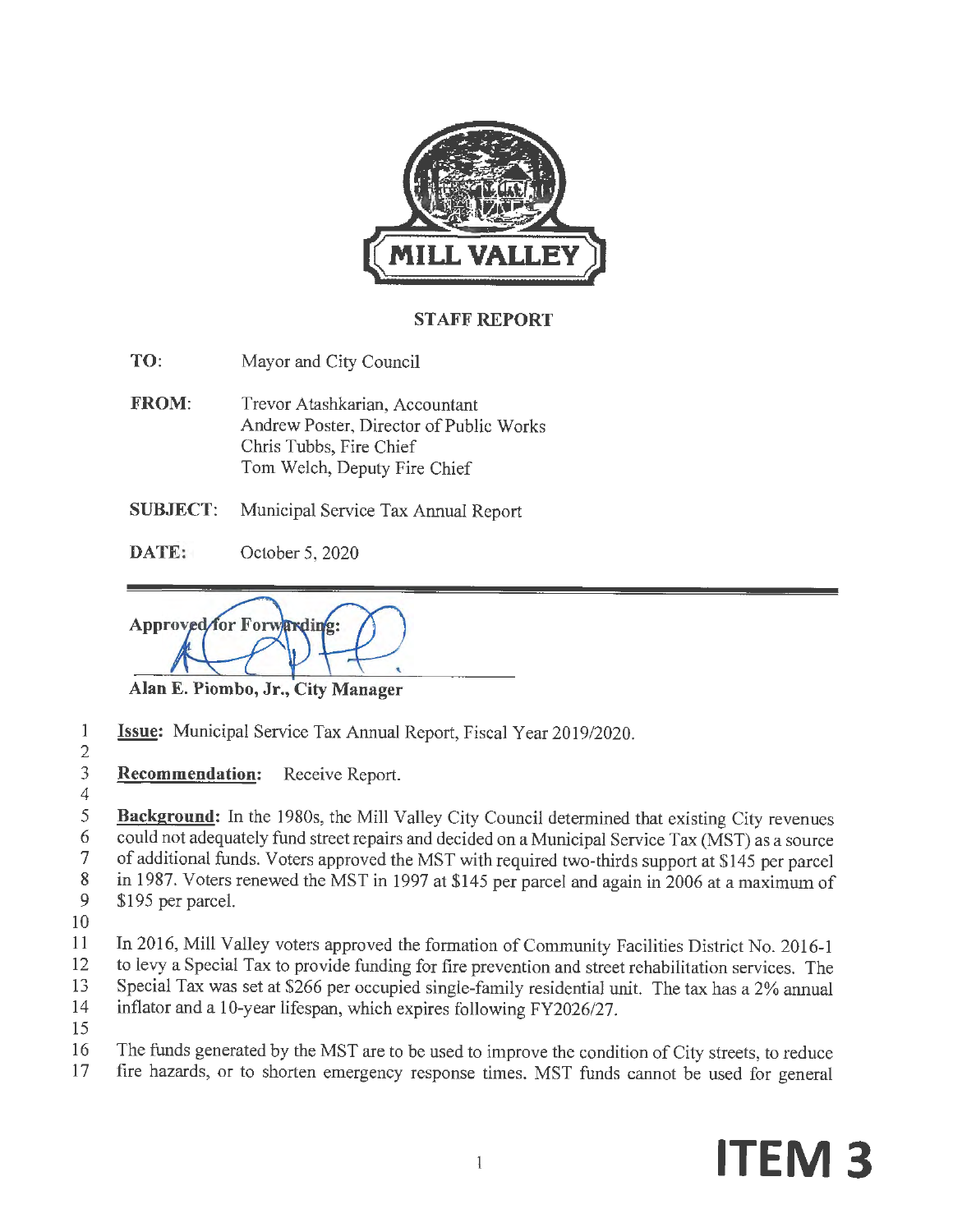18 government purposes. The money collected is restricted and may only be used to maintain roads<br>19 and fire prevention activities.

- and fire prevention activities.
- 20

21 **Discussion:** The City Resolution forming the Community Facilities District notes that the City<br>22 Manager, or his or her designee, acting for and on behalf of the District, shall annually file a report 22 Manager, or his or her designee, acting for and on behalf of the District, shall annually file a report<br>23 with the City Council as required pursuant to Government Code Section 50075.3. In compliance 23 with the City Council as required pursuant to Government Code Section 50075.3. In compliance<br>24 with this provision, staff reports that the tax proceeds are applied only to the specific purposes of 24 with this provision, staff reports that the tax proceeds are applied only to the specific purposes of the tax. A separate account has been created into which the proceeds of the tax are deposited the tax. A separate account has been created into which the proceeds of the tax are deposited. 26

27 In FY2019/20, the MST generated \$1,703,809.76 in revenue, and \$1,448,651.26 was spent on<br>28 street improvement and vegetation management programs

- street improvement and vegetation management programs.
- 29

| 2019/2020 MST Expenditures                   |                              |
|----------------------------------------------|------------------------------|
| <b>Administration (MST Postcard)</b>         | \$5,230.20                   |
| Visit Andrew<br><b>Vegetation Management</b> | No. March<br>\$506,664.92    |
| <b>Street Improvement Projects</b>           | <b>LEWAL</b><br>\$936,756.14 |
| Total                                        | \$1,448,651.26               |

30

## 31 **Street Improvement Projects**

32 The following street reconstruction and repaving projects were completed in FY2019/20 using MST funds: MST funds: 34

#### 35 36 37 38 39 40 41 42 43 44 **Street Name**  Sycamore Dr. Forrest Ave Hill St Eton Way Cottage Way Corte Madera Ave W. Blithedale Ave E. Blithedale Ave **Begin**  La Goma St Presidio Ave Presidio Ave Vasco Dr. W. Blithedale Throckmorton Ave Throckmorton Ave Sunnyside Ave **End**  Camino Alto E. Blithedale E. Blithedale Vasco Dr Eldridge Ave Gardner Ave Gardner Ave Throckmorton Ave

# 45 **Fire Prevention and Vegetation Management**

46

47 With the passing of the MST, the funding for Mill Valley's Vegetation Management Program 48 increased from a one-time budget allocation of \$73,000 in 1997 to regular annual funding of<br>49 \$300,000. The increase has allowed for a substantially larger number of projects to benefit the 49 \$300,000. The increase has allowed for a substantially larger number of projects to benefit the<br>50 City following guidelines set forth in Resolution 16-39 Approximately \$1,000,000 was allocated 50 City following guidelines set forth in Resolution 16-39. Approximately \$1,000,000 was allocated 51 for FY2017/18 and FY2018/19 towards the Fire Prevention & Vegetation Management Program 51 for FY2017/18 and FY2018/19 towards the Fire Prevention & Vegetation Management Program<br>52 due to the devastating wildfires in Sonoma Napa, Butte, and Lake Counties. These funds were 52 due to the devastating wildfires in Sonoma, Napa, Butte, and Lake Counties. These funds were<br>53 applied to preventing wildfires by removing brush and vegetation creating fire breaks, and 53 applied to preventing wildfires by removing brush and vegetation, creating fire breaks, and<br>54 removing approximately 505.2 tons of fire fuel from Mill Valley during the last fiscal year 54 removing approximately 505 .2 tons of fire fuel from Mill Valley during the last fiscal year. 55

- 56
- 57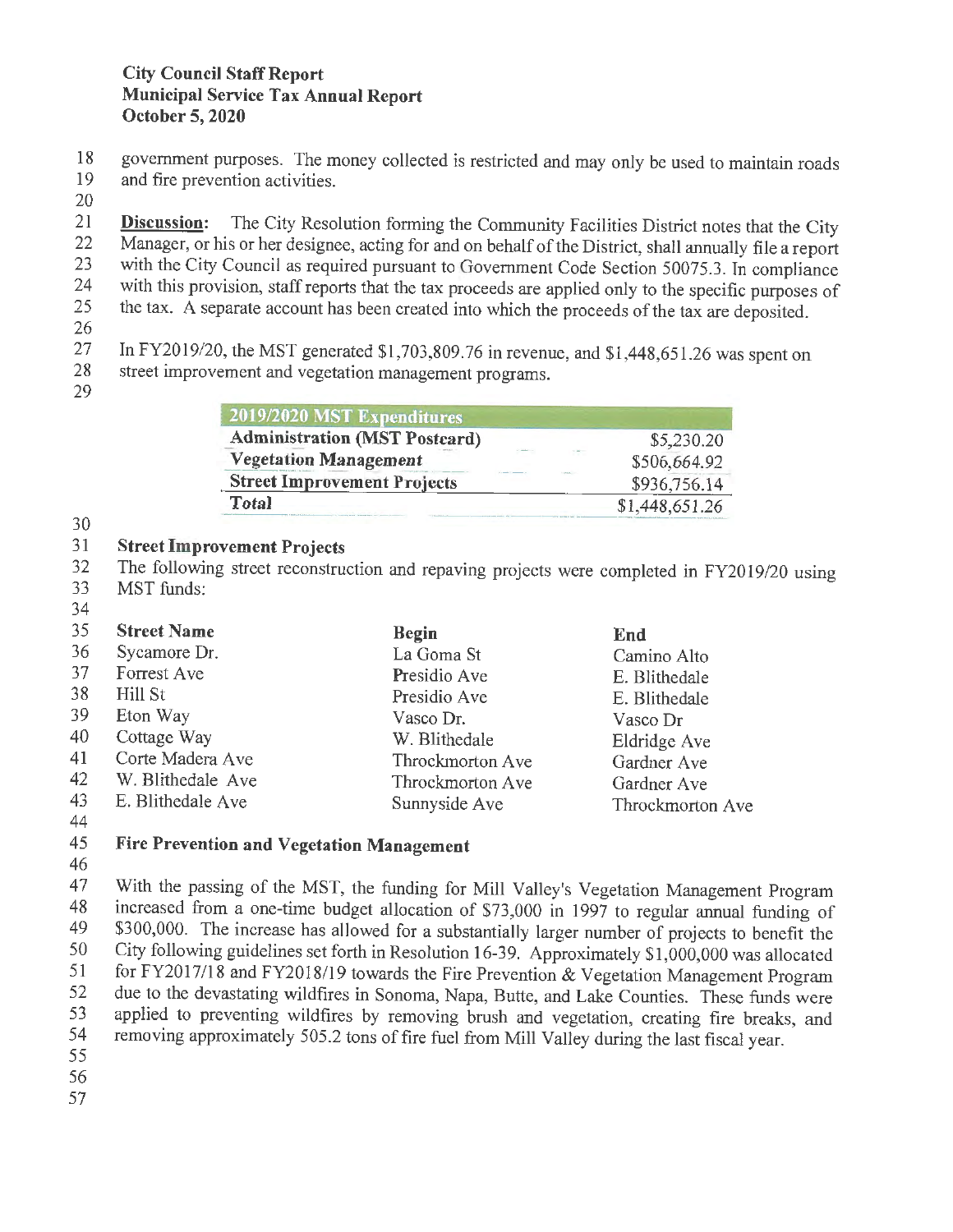58 Since 1996, the City of Mill Valley's Vegetation Management Program has maintained original<br>59 vegetation projects and expanded into other projects to enhance community safety. Vegetation 59 vegetation projects and expanded into other projects to enhance community safety. Vegetation<br>60 management examples include: management examples include:

- 61
- 62 Large neighborhood chipper projects
- 63 Wide area fuel breaks in Open Space preserves that surround Mill Valley
- 64 Fire resistive demonstration garden
- 65 Defensible space DVD played throughout the year at the Sequoia Theater
- 66 Strategic removal of Eucalyptus trees. The Eucalyptus is then recycled and milled for 67 treads on Steps, Lanes, and Paths projects
- 68 Strategic removal of Pines, Acacia, Bay, and other invasive trees on public lands
- 69 Vegetation reduction along the fire roads surrounding Mill Valley
- <sup>70</sup> Creation and installation of fire road signage for mutual aid resources, hikers, and mountain<br><sup>71</sup> bikers on all fire roads surrounding Mill Valley bikers on all fire roads surrounding Mill Valley
- <sup>72</sup> Development and delivery of public educational materials, poster boards, newsletters, and informational nieces informational pieces
- 74 Vegetation removed during monthly paved road fuel reduction projects
- <sup>75</sup> Hazard Assessment Program is designed to assist residents who are threatened with fire<br>76  **Program is designed to assist residents** who are threatened with fire 76 insurance cancellations. Approximately half of all insurance cancellations have been reversed
- <sup>78</sup> Partnerships in fire fuel reduction with external stakeholders such as Cal Trans, PG&E,<br>79 Marin County Open Space Marin Municipal Water District Marin County Fire 79 Marin County Open Space, Marin Municipal Water District, Marin County Fire<br>80 Department and the Union Pacific Railroad 80 Department, and the Union Pacific Railroad
- 81 Clearing of City-owned property
- 82 Delivery of regular and frequent National Fire Protection Association's Hazard Recognition in the Wildland Urban Interface class for residents Recognition in the Wildland Urban Interface class for residents
- 84 Developed a defensible space internet-based mobile phone application allowing residents<br>85 to determine defensible space zones on their property to determine defensible space zones on their property
- 86 Creation of five nationally recognized Firewise Communities with more in the works<br>87 Construction of a mid-slope filel break on Fern Canyon, Corte Madera, and Blithe
- Construction of a mid-slope fuel break on Fern Canyon, Corte Madera, and Blithedale 88 ridges, among other locations
- 89 Partnerships with Homeowner Associations to create Firewise Communities
- 90 Vegetation management of Steps, Lanes, and Paths (SLP) throughout the community. All<br>91 moroved SLP's are cleared twice a year to enable swift evacuation by foot improved SLP's are cleared twice a year to enable swift evacuation by foot.
- 92

| 2019/2020 Fire Prevention and Vegetation Management Activities |     |
|----------------------------------------------------------------|-----|
| Streets Participated in Chipper Projects                       | 100 |
| Streets Cleared of Encroaching Flammable Vegetation            | 123 |
| Hazard Assessments Performed                                   | 237 |
| Tons of Vegetation Chipped                                     | 505 |

93

94 In addition, multiple City-owned properties were cleared of flammable vegetation. The City's<br>95 historical network of Steps. Lanes and Paths (SLPs) were cleared on a semi-annual basis, and historical network of Steps, Lanes, and Paths (SLPs) were cleared on a semi-annual basis, and 96 work crews continued clearing the ridgetop fuel break on Blithedale Ridge. Fire Department staff<br>97 also hosted Firewise Communities and NFPA Defensible Space classes both in person and 97 also hosted Firewise Communities and NFPA Defensible Space classes both in person and remotely hosted on Zoom.

remotely hosted on Zoom.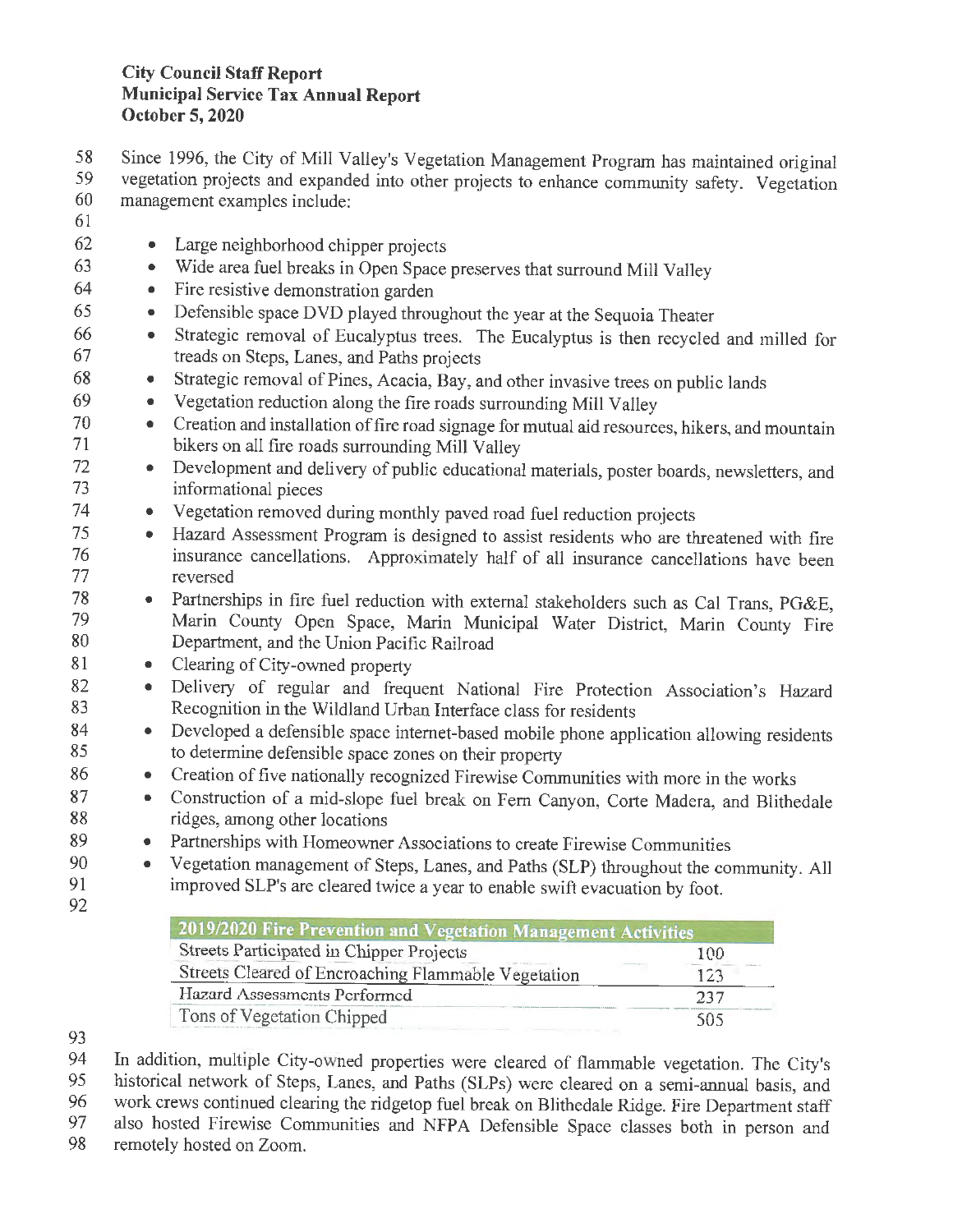



**Figure 1. 2019/20 FY Veg Management% Utilization** 





106

### 107

#### 108 **Next Steps**

109 110 City staff will continue to utilize MST funds to improve Mill Valley's roadways and reduce fire hazards exposure. Going into the future, the Fire Department will be using MST dollars to

- 111 continue the work thus far in addition to the completion of Fire Prevention Initiatives 3, 4 & 5.
- 112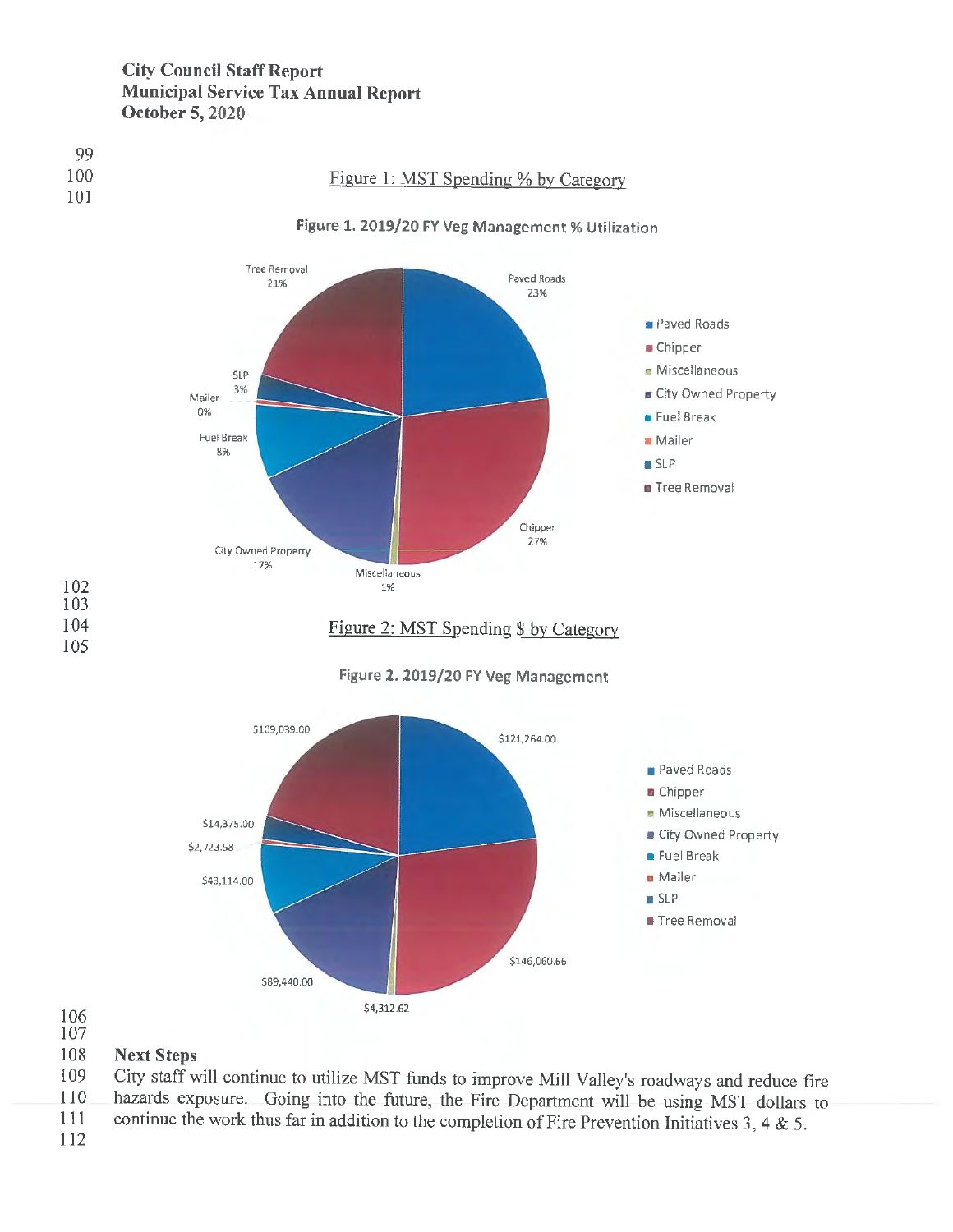- 113 Fire Prevention Initiative 3 *Evacuation Concepts:*
- 114 **Currently:** The City of Mill Valley manages vegetation at the edge of pavement on primary and secondary evacuation roads.
- secondary evacuation roads.
- 116

117 Access and egress routes such as Cascade Ave and W. 118 Blithedale have large clusters of trees that delay emergency 119 response due to the need to negotiate tree obstacles. The trees 120 are growing larger every year, thus creating more challenges.

121

122 The age and design of current infrastructure create challenges 123 for modern-day fire engines. The City Council supports the 124 redesign of problem areas to improve response times. 125



- 126 **Recommendation:** Continue and expand vegetation removal on City right of way along evacuation 127 routes. Tree crown spacing would be increased to disrupt the canopy's continuity further, thus<br>128 diminishing the opportunity for sustained crown fires. The recommendations would come to 128 diminishing the opportunity for sustained crown fires. The recommendations would come to 129 fruition by managing vegetation removal prescriptions along selected corridors key to access and 129 fruition by managing vegetation removal prescriptions along selected corridors key to access and evacuation. evacuation.
- 131

132 Accelerate the design and construction of fire access and evacuation route enhancement projects

- 133 to complete one project a year as funding/logistics allows. Evaluate and develop a community-<br>134 supported plan to mitigate trees that hinder access/egress on Cascade W. Blithedale, and other supported plan to mitigate trees that hinder access/egress on Cascade, W. Blithedale, and other
- 135 critical routes. This would be done to balance community desires while ensuring and retaining<br>136 emergency access/egress.

emergency access/egress.

137

138 Throughout Marin County and within the City, fire and<br>139 police departments have substantial plans/frameworks 139 police departments have substantial plans/frameworks<br>140 to conduct community evacuations during an to conduct community evacuations during an 141 emergency. The City of Mill Valley has practiced 142 these concepts for the last 12 years by hosting 143 neighborhood evacuation drills. For 2020 we were not 144 able to conduct the evacuation drill for COVID 145 concerns, we are evaluating opportunities for 2021. 146



147 **Outcome:** Improved emergency response times and more effective evacuation routes will create<br>148 larger vegetation buffers on critical routes thus enhancing our infrastructure canacity during an 148 larger vegetation buffers on critical routes, thus enhancing our infrastructure capacity during an emergency response or evacuation emergency response or evacuation.

- 150
- 151 Fire Prevention Initiative 4 *Public Education:*

152 **Currently:** The Fire Department conducts educational opportunities by way of several sources, 153 mediums, and platforms. We have new educational content located on the City's website and have<br>154 developed several videos that focus on vegetation management and evacuation concepts for all 154 developed several videos that focus on vegetation management and evacuation concepts for all<br>155 residents. We provide various mailings and have developed a smartphone application that 155 residents. We provide various mailings and have developed a smartphone application that 156 illustrates the processes homeowners can undertake to improve their homes' survivability. Finally, 157 we offer/support several classes for residents throughout the year to include Fire Safety Living 158 Room Chats (Zoom).

159